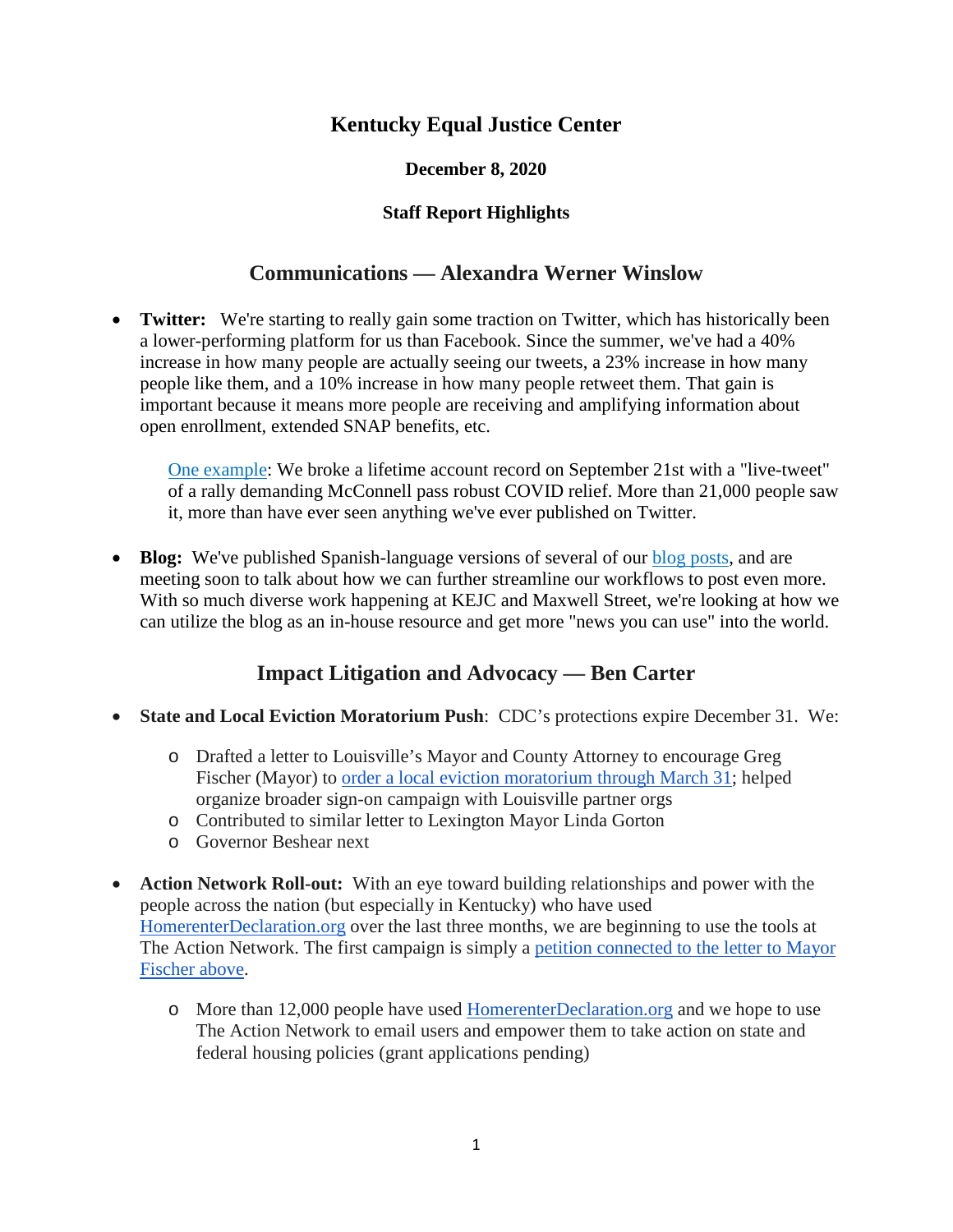- **Class action:** KEJC and NCLEJ filed a Motion for Class Certification in our challenge to UK Healthcare and the Department of Revenue's medical debt collection practices. [This](https://5f301f23-ec36-41bd-8ffd-0c207e64d461.usrfiles.com/ugd/5f301f_d3e89df8ec924c069fd00a1308d95f10.pdf)  [beast](https://5f301f23-ec36-41bd-8ffd-0c207e64d461.usrfiles.com/ugd/5f301f_d3e89df8ec924c069fd00a1308d95f10.pdf) represents a tremendous amount of work by our two organizations.
- **The slow pivot to UI:** We have worked with the legal aid organizations to research various causes of action and develop a plan for assisting Kentuckians with their many problems with the state's unemployment insurance program.

# **Maxwell Street Legal Clinic — Leah Engle**

- **New cases:** Maxwell Street has opened about 40 new cases since our board meeting in September and continued work on many more. We've averaged nearly 600 calls a month. A federal judge recently ordered USCIS to reinstate the DACA program in full, so we look forward to helping clients file their initial DACA applications soon!
- New staff: We're looking for our next great staff attorney and VOCA legal assistant! With the departures of Nathalie Dietrich and Maddy Clark, we've been in hiring mode and have had several great applicants. We hope to fill these roles soon.
- **MSLC on the radio:** We've continued our monthly immigration law update with RadioLex. In November, we went over anticipated changes to immigration [policy in the Biden](https://soundcloud.com/radiolex/rln-maxwell-street-legal-clinic-111120-podcast)  [administration.](https://soundcloud.com/radiolex/rln-maxwell-street-legal-clinic-111120-podcast)

# **Outreach Coordinator — Miranda Brown**

- **RADIOLEX:** Miranda aired three new radio episodes in English and Spanish, covering:
	- o [Voting rights and safe elections](https://soundcloud.com/radiolex/kentucky-equal-justice-radio-episode-20-10-voting-rights-and-safe-elections?in=radiolex/sets/kentucky-equal-justice-radio)
	- o [Rent and eviction assistance](https://soundcloud.com/radiolex/kentucky-equal-justice-radio-episode-20-11-rent-and-eviction-assistance?in=radiolex/sets/kentucky-equal-justice-radio)
	- o [Open Enrollment for 2021](https://soundcloud.com/radiolex/kentucky-equal-justice-radio-episode-20-12-open-enrollment-for-2021?in=radiolex/sets/kentucky-equal-justice-radio)

The programs featured Ben, Dominique Olbert of the Community Response Coalition of Kentucky, voting rights activist Debbie Garner, and Community Action Council kynector Jacqueline Ringo.

- **Enrollment Assistance:** Miranda helped 14 new families and individuals with health coverage in addition to previous clients. KEJC kynectors Betsy, Tyler, and Miranda attended Implicit Bias Training with the Kentucky Health Benefit Exchange, to learn and to improve our client assistance. We also completed annual federal CMS training so that we can continue assisting Kentucky residents with Medicaid and Marketplace applications.
- **Advocacy Feedback Loop:** Rich and Miranda participate in weekly meetings with CHFS as part of the Cabinet's Notice Improvement Project. As well: